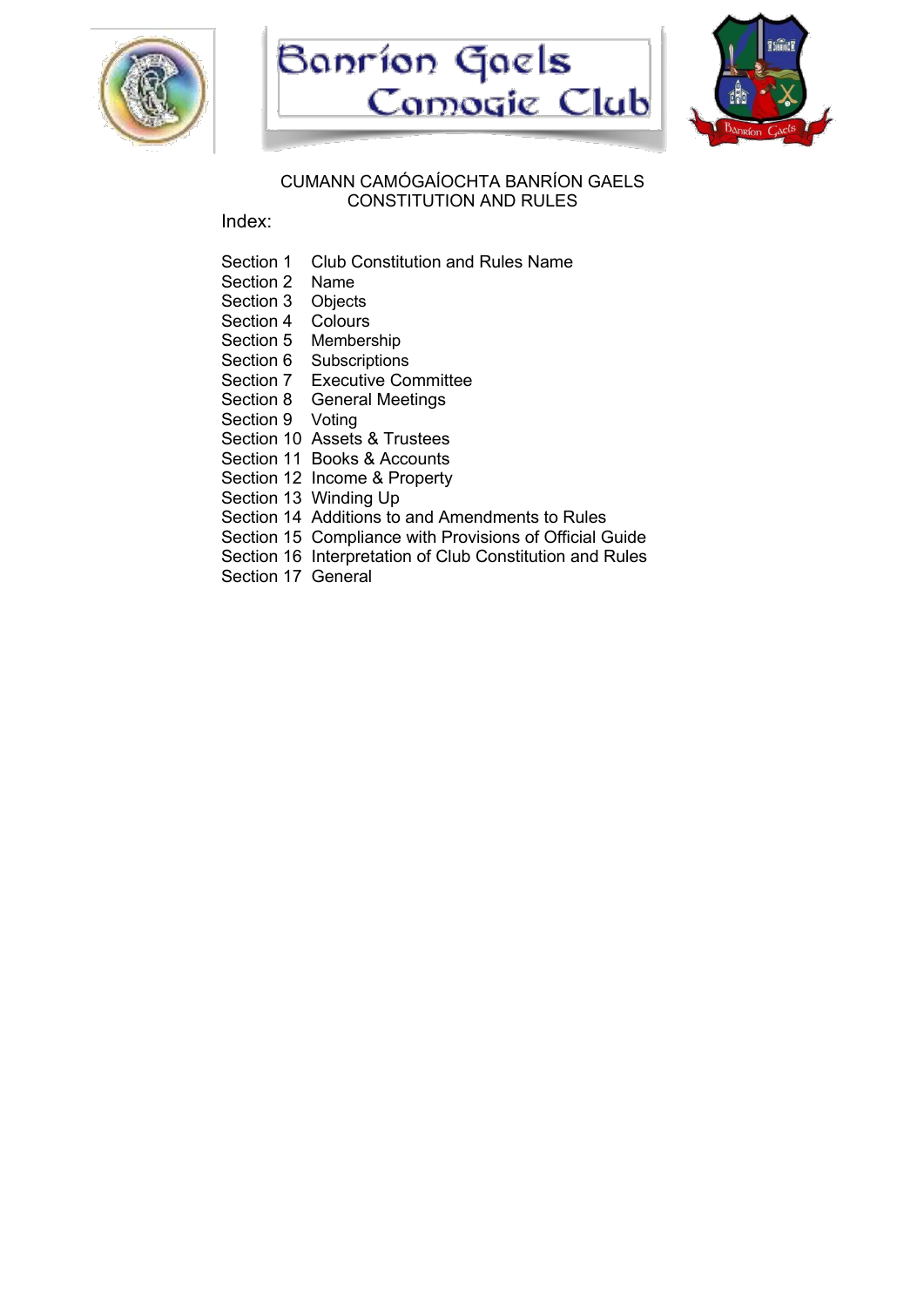





## CUMANN CAMÓGAÍOCHTA BANRÍON GAELS CONSTITUTION AND RULES

## **1. In these Rules:-**

- "The CAMOGIE Association" means the National Governing Organisation for the
- preservation and promotion of Gaelic Games and pastimes, known as the Camogie
- Association.
- "The Club" means the Club as set out in Rule 2 here of
- "The Official Guide" means the Official Guide of the Camogie Association
- "Executive Committee" means Officers and ordinary Committee Members together.
- "Secretary" means the Secretary for the time being, or any person appointed to perform the duties of the Secretary of the Club.
- "Personal Property" means the property of the Club of a movable nature, comprising all Playing or Sporting equipment of the Club, as well as all Stock in Trade and Money or other Assets of the Club not already classified as fixtures or fittings on "Real Property", as heretofore defined.

Words importing the singular number only, include the plural number and vice versa, and words importing the masculine gender only, also include the feminine and vice versa.

## **2. Name:-**

The official Name of the Club shall be CUMANN CAMÓGAÍOCHTA BANRÍON GAELS the

English version of which shall be BANRÍON GAELS CAMOGIE CLUB.

## **3. Objects:-**

The Objects of the Club shall be the promotion of the aims of the Camogie Association as

outlined in the Official Guide.

3.1 The Membership, Income and Property of the Club shall be dedicated to and applied solely towards the promotion of these objects".

## **4. Colours:-**

The Club Colours shall be Royal Blue, Red & Green

## **5. Membership;-**

- 5.1 There shall be four types of Membership of the Club:-
- 5.1.1 FULL MEMBERSHIP may be granted to persons, who having reached the age of eighteen years, subscribe to and undertake to further the aims and objects of the Club and the CAMOGIE ASSOCIATION.
- 5.1.2 YOUTH MEMBERSHIP may be granted to persons, not having reached the age of eighteen years, who subscribe to and undertake to further the aims and objects of the Club and the CAMOGIE.
- 5.1.3 HONORARY MEMBERSHIP may be granted to persons, who have reached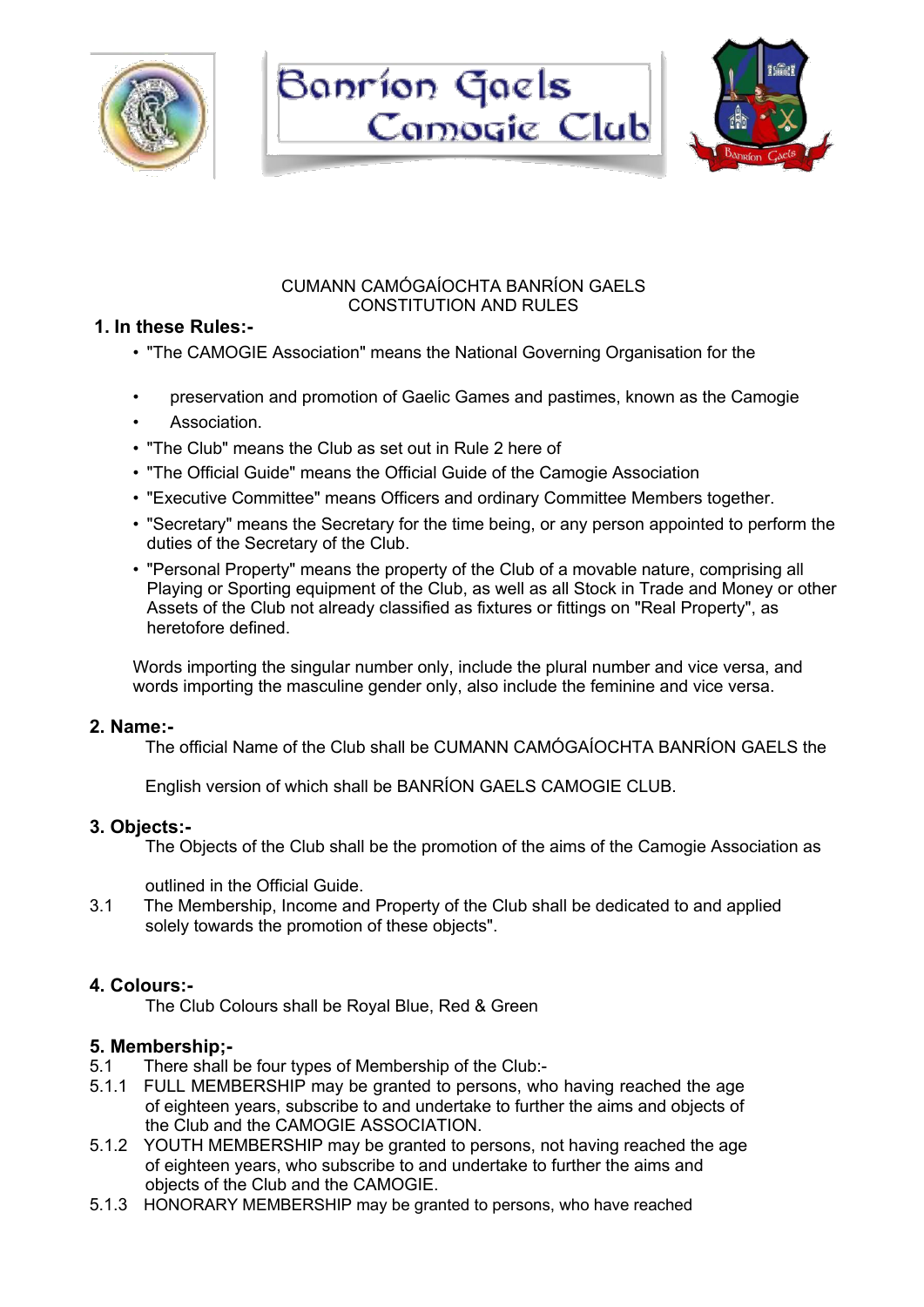



the age of eighteen years, have rendered exceptional service to the Club or the games or

activities of the CAMOGIE ASSOCIATION An Honorary Member shall have the rights of a

Full Member, but shall be exempt from paying the Club's Annual Membership Fee.

- 5.2 Full Members (including Honorary Members) and Youth Members of the Club will also become Members of the CAMOGIE ASSOCIATION AND THE GAELIC ATHLETIC ASSOCIATION
- 5.3 Once granted, Full Membership of the Club and the CAMOGIE ASSOCIATION shall continue for life, unless the member has been expelled or his resignation in writing has been accepted, in accordance with this Constitution and Rules or the Official Guide.
- 5.4 The rights of any member of the Club shall be conditional upon the member complying with the provisions of this Constitution and Rules and the Official Guide, including payment of any annual subscription fee and levies.
- 5.5 Such rights may be withheld, restricted or suspended in accordance with this Constitution and Rules and the Official Guide.
- 5.6 Any person seeking admission as a Member of any Class of Membership, other than Honorary, shall complete and sign a prescribed Application Form, which must be returned to the registrar together with the prescribed fee.
- 5.7 An Application for Full Membership must be in the prescribed form signed by the Applicant and proposed by one full member and seconded by another full member who are not suspended or disqualified under this Constitution and Rules or the Official Guide.
- 5.8 An Application for Youth Membership must be in the Prescribed Form provided by the club and signed by the Applicant and one of his parents or Guardians, as well as being

proposed by one full member and seconded by another full member who are not suspended or disqualified under this Constitution and Rules or the Official Guide.

- 5.9 The name and address of such person proposed as a Member, together with the names of those proposing and seconding him, shall be displayed in a conspicuous place in the Club Premises for at least one week before election. An interval of not less than two weeks shall elapse between nomination and election of such Members.
- 5.9.1 Persons shall not be admitted to any of the privileges of Membership until after their election by the procedures stated in this Rule.
- 5.10 If and when the Application for Membership as a committee member, player or coach/ mentor has been accepted by the Executive Committee, the new Member's particulars shall be submitted by the Club Registrar to the Central Council, by the process of Electronic Registration, for Registration and allocation of a personal membership number.
- 5.11.1 The Executive Committee shall have the power to investigate any matter, and to expel, suspend, warn, fine or disqualify Members from Club activities for breach of this Constitution and Rules or the Official Guide or for conduct considered to have discredited or harmed the Club or the CAMOGIE ASSOCIATION. The Executive Committee has to appoint a 4-5 person committee from within the Executive to enforce same.
- 5.11.2 Such persons, if Full Members (including Honorary Members) or Youth Members, shall have the right to appeal to the Management Committee of the County Committee of the CAMOGIE ASSOCIATION, within seven days of being notified of such decision.
- 5.11.3 Unless the offence is brought to the notice of the County Committee of the CAMOGIE

ASSOCIATION by the Club, and that body, having considered the merits of the case and

having regard to the rights of the player or member, confirms the penalty imposed, the member continues to be a legal member of the Association and is suspended from Club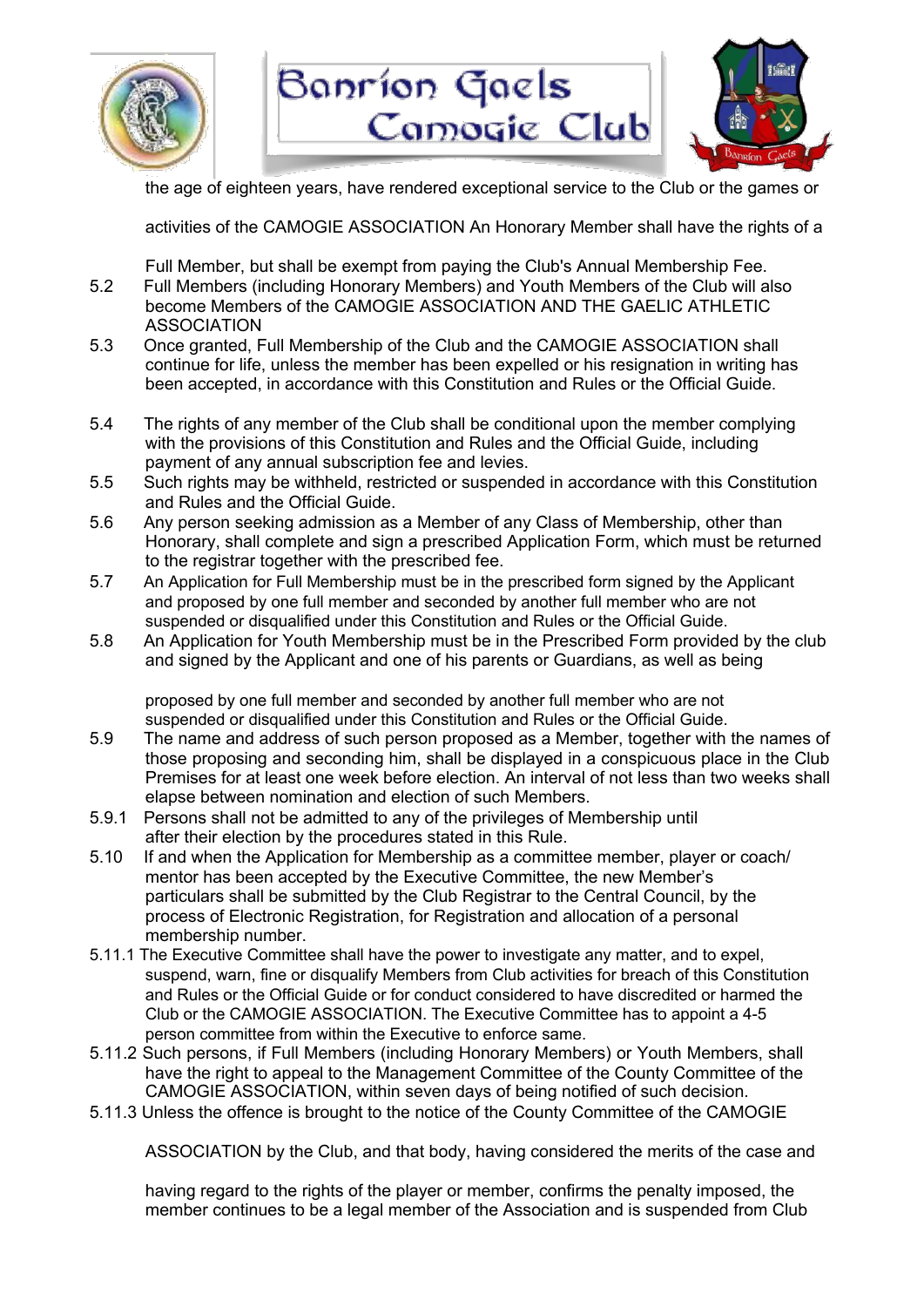





activities only.

# **6. Subscriptions:-**

- 6.1 The Annual Subscription to be paid by members of the Club shall be determined by the Camogie Executive Committee and ratified at the Annual General Meeting of the Banríon Gaels Camogie club.
- 6.2 The determined Annual Subscription shall be payable on election and there after annually, in advance of the date and in the manner decided by the Executive Committee. The date set shall be a date prior to April 1st each year.
- 6.3 Anyone who has not paid their subscriptions cannot Sit on Committees; be a team Mentor; Train with a team; Play with a team
- 6.4 All players must pay Annual Subscription before they participate in training or games but no later than the 31st of March
- 6.5 The Executive Committee may from time to time prescribe the payment of an Entrance Fee by new or lapsed members in addition to the Annual Subscription above.

# **7. Executive Committee**

7.1 The business and affairs of the Club shall be under the management of an Executive

committee, and it shall be the controlling body of the Club.

- 7.2 The Executive Committee shall be comprised of the Chairman, Vice-Chairman, Treasurer, Secretary, Registrar, P.R.O., one Players' Representative, and one representative for Intermediate/U21 Team; one representative for U14/U16/U18 teams and one representative for U08/U10/U12 teams, county board delegate if not holding any of the afore mentioned positions.
- 7.3 Nominations to serve on the Executive Committee shall be by any two Full Members whose membership fees are paid up to date in accordance with Rule 6.2 and who are not suspended or disqualified under this constitution and Rules or the Official Guide.
- 7.4 The Players' Representative shall have participated as a player for the Club within the previous 48 weeks.
- 7.5 The Executive Committee including the Players' Representative, shall be elected by the Full Members present, entitled to vote and voting at the Annual General Meeting.
- 7.6 Only Full Members, whose Membership Fees are paid up to date in accordance with Rule 6.2 and who are not suspended or disqualified under this Constitution or Rules or the Official Guide, shall be eligible for election to the Executive Committee.
- 7.7 The outgoing Executive Committee shall conduct the Annual General Meeting.
- 7.8 The Executive Committee shall hold office until the conclusion of the following Annual General Meeting.
- 7.9 The Executive Committee shall meet at least once a month and a third of the Executive Committee members plus one shall constitute a quorum at a meeting of the Executive Committee.
- 7.10 The Chairman, when present, shall preside over all meetings of the Executive Committee;

in his absence, the Vice-Chairman shall preside.

- 7.11 If both the Chairman and the Vice-Chairman are absent, the Committee shall elect a member present to preside at the Meeting.
- 7.12 The Secretary shall record the Minutes of each Meeting.
- 7.13 The Minutes shall specify the date of the Meeting, those present, and a brief account of the Meeting, and shall be read to the next Meeting.
- 7.14 Such Minutes, if agreed as being accurate or having been appropriately amended, shall be signed by the Chairman and Secretary, having been first proposed and adopted.
- 7.15 The Executive Committee shall have the sole right to appoint Sub- Committees, as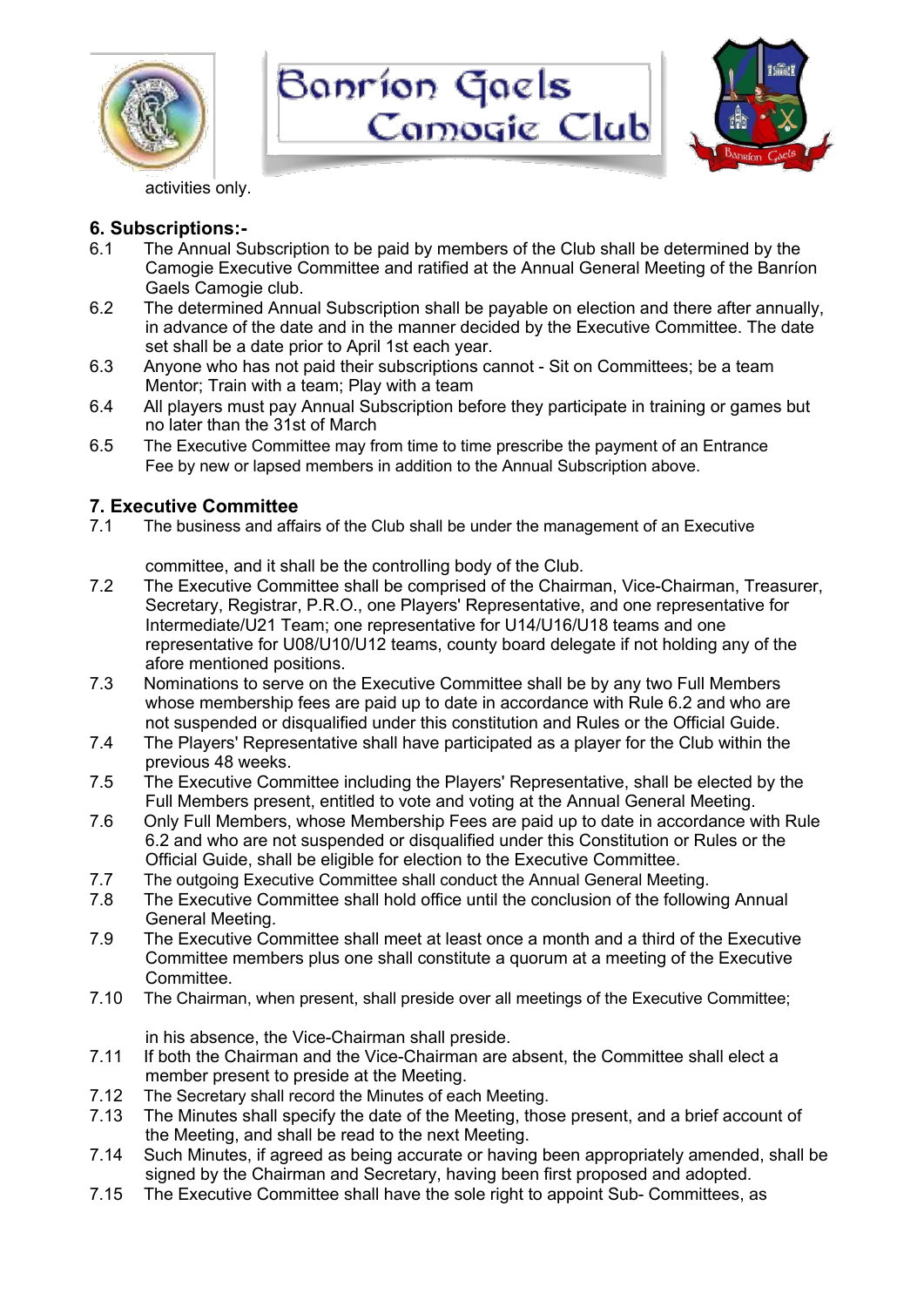





required.

- 7.16 The Executive Committee shall define the duties of such Sub-Committees, and retain control in all matters and activities which it considers of importance to the general welfare of the Club, including the disposal of any funds in the hands of such Sub- Committees.
- 7.17 The Executive Committee shall have power to nominate the Chairman of such Subcommittees.
- 7.18 The Chairman, Vice-Chairman, Secretary and Treasurer of the Executive Committee shall be ex officio members of all Sub-Committees.
- 7.19 The Executive Committee shall have power from time to time to make, alter and repeal all such Regulations as they deem necessary, expedient or convenient for the proper conduct and management of the Club, and in particular, but not exclusively, they may by such Regulations set out:-
	- (a) The conduct of members of the Club in relation to one another;
	- (b) The imposition of fines for the breach of any of the Club Rules or Regulations.
	- (c) And generally all such matters as are commonly the subject matter of the Club Rules.
- 7.20 The Executive Committee shall adopt such means as they deem sufficient, to bring to the

notice of members of the Club all such Regulations and all alterations and repeals.

- 7.21 All such Regulations so long as they shall be in force, shall be binding upon all members of the Club, provided nevertheless that no Regulations shall be inconsistent with or shall affect or repeal anything contained in this Constitution and Rules or the Official Guide, and that any Regulations may be set aside by a special resolution of a General Meeting of the Club.
- 7.22 Each Full Member shall have the right to be heard by the Executive Committee upon any complaint or representation sent by him, in writing, to the Secretary.
- 7.23 A Special meeting of the Executive Committee may be called (a) by the Secretary or (b) by the Secretary, for a date not more than seven days from the date of the receipt by him of a requisition duly signed by four members of the Executive Committee. (c) Such requisition shall set out the purpose for which the special meeting is required.
- 7.24 Any Member of the Executive Committee who shall have absented himself from two consecutive meetings, without contacting the Chairman or Secretary with a reasonable explanation, shall be deemed to have resigned from the Executive Committee.
- 7.25 Should any Member of the Executive Committee resign, be deemed to have resigned, or his position otherwise lapse, the remaining members of the Executive Committee shall, at their discretion, have the power to fill the vacancy, by co-opting a replacement from the body of the Full Membership.
- 7.26 The service of any Member so co-opted on to the Executive Committee shall not be reckoned in calculating the seniority of such Member, if subsequently elected to serve on the Executive Committee.

## **8. General Meetings**

8.1 The Club shall in each year hold a general meeting as its Annual General Meeting, in

addition to any other General Meetings in that year, and shall specify the meeting as such in the notice calling it.

- 8.2 All General Meetings, other than Annual General Meetings, shall be called Special General Meetings.
- 8.3 An Annual General Meeting shall be held at such time as shall be decided upon by the Executive Committee, but insofar as is practical shall be held before the end of November each year.
- 8.4 The following business shall be transacted at the Annual General Meeting:- (a) Adoption of Standing Orders.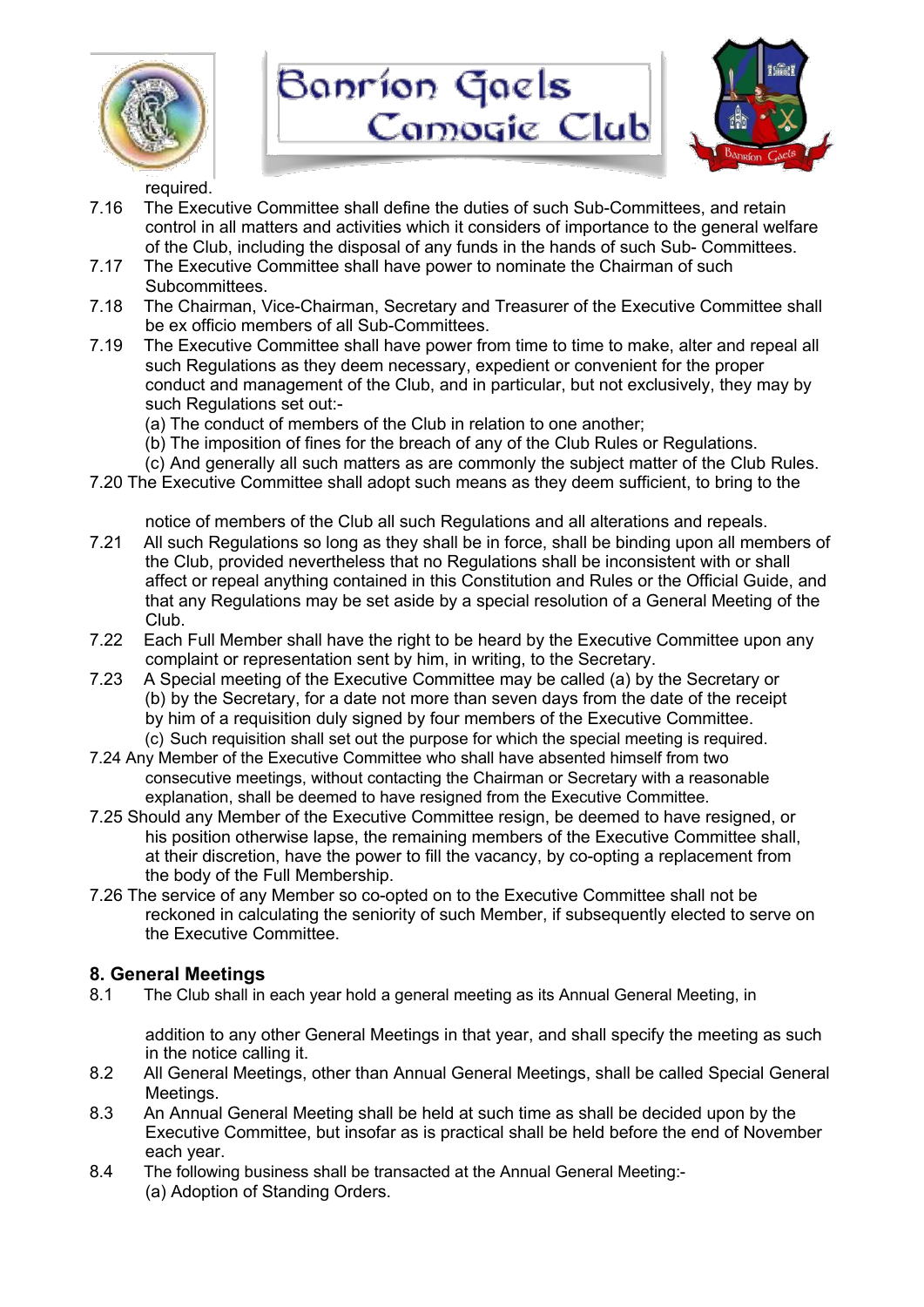





(b) Minutes of previous Annual General Meeting.

(c) Consideration of the Annual Report submitted by the Secretary. (d) Consideration of the Financial Statements

- (e) The Chairman's Address.
- (f) Election of Officers and Members of the ExecutiveCommittee.
- (g) Notices of Motion.
- (h) Other Business
- 8.5 The Annual General meeting of the Club shall be called in the following manner:-
- 8.5.1 The Executive Committee shall decide upon a date, time and place for the meeting, allowing adequate time to meet the time limits set out hereunder.
- 8.5.2 Once the date of the Annual General Meeting has been fixed, the Secretary shall give at least twenty-eight days notice in writing to the members of such date, at the same time inviting nominations for election to the Executive Committee for the following year and motions for consideration at the Annual General meeting, also specifying that such nominations and motions shall be received by him by a date not less than twenty one days prior to the date fixed for the meeting.
- 8.5.3 The Secretary shall then, on or after the date specified for retum to him of such Nominations and Motions, but so as to give the members ten days clear notice before the meeting, circulate to the members the following documentation:-
	- (a) Copy of the Agenda for the meeting.
	- (b) Copy of the Annual Report of the Secretary.
	- (c) Copy of the Financial Statements, including the Report of the Accountant(s) or Auditor(s)
	- (d) Details of the Nominations for election to the Executive Committee.
	- (e) Copies of any motions for consideration at the meeting.
- 8.6 In the event of the number of Nominees for any particular Executive Committee position being equal to or less than the number of positions to be filled, such Nominees shall be declared elected, and any positions left unfilled, due to the lack of Nominees or Nominees withdrawing, shall be filled by the new Executive Committee, as soon as practical after the Annual General Meeting.
- 8.7 A Special General Meeting may be called by the Executive Committee at any time, provided ten days clear notice, in writing, shall be given to the members, specifying the purpose of such Special General Meeting,
- 8.8 The Executive Committee shall call a Special General Meeting for a date not more than twenty eight days from the receipt by the Executive Committee of a requisition, in writing, signed by twelve members of the Club, and ten clear days notice, in writing, shall be given

to the Members.

- 8.8.1 Such Requisitions by members of the Club shall set out the purpose for which the Special General Meeting is required, and shall be lodged with the Secretary.
- 8.8.2 If the Special General Meeting is not called for a date within the twenty eight days stipulated, then the Requisitioners may themselves convene a Special General Meeting, if necessary using newspaper advertisements to notify the members of such meeting.
- 8.9 No other business, outside that specified in the Notice, shall be transacted at a Special General Meeting.
- 8.10 No business shall be transacted at any General Meeting unless a quorum of members is

present at the time when the meeting proceeds to business. Save as herein otherwise provided, five per cent of Full Members eligible to vote shall be a quorum at a General Meeting.

8.11 If within half an hour after the time appointed for a General Meeting, a quorum of members is not present, the meeting if convened on the requisition of members shall be dissolved; in any other case it shall stand adjourned to the same day in the following week, at the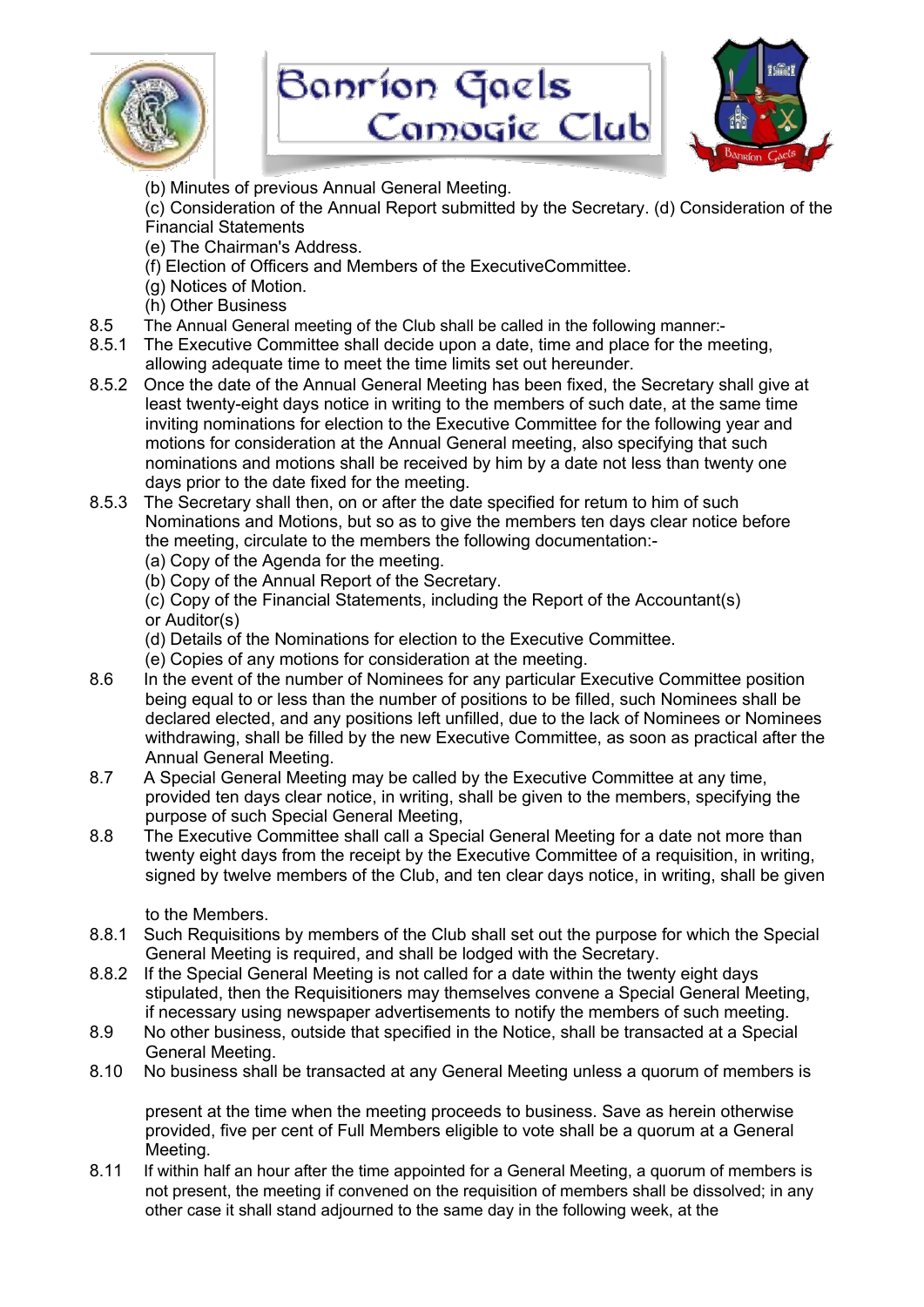





same time and place; and if at the reconvened meeting a quorum of members is not present within half an hour after the time appointed for the meeting, the members then present shall be a quorum.

- 8.12 The Chairman, and failing him the Vice-Chairman, shall preside as Chairman at every General Meeting of the Club.
- 8.13 If there is no such Chairman, or if at any meeting he is not present within thirty minutes after the time appointed for the holding of the meeting, the members then present shall choose someone of their number who is a member of the Executive Committee to be Chairman of the meeting, and if there shall be no Member of the Executive Committee present, then the members shall elect any one of their number to be Chairman of the Meeting.
- 8.14 The Chairman may, with the consent of the meeting, adjourn the meeting from time to time and from place to place, but no business shall be transacted at any reconvened meeting other than the business left unfinished at the meeting from which the adjournment took place.
- 8.15 Failure to comply strictly with the time limits set out in this Constitution and Rules or the non-receipt of Notice of a Meeting by any persons entitled to receive notice shall not invalidate the proceedings at that meeting, but shall entitle the majority of members present to seek and be granted an adjournment of the meeting to such date by which they would be given an adequate time to be furnished with and consider the contents of any relevant documentation.

## **9. Voting**

9.1 Only Full Members, whose membership fees are paid up to date in accordance with Rule

6.2, and who are not suspended or disqualified under this Constitution and Rules or the Official Guide, shall be eligible to vote at a General Meeting.

- 9.2 A Chairman of a General Meeting, Executive Committee meeting or any Sub- Committee meeting shall, in the event of a tie, whether on a show of hands or on a ballot, have a casting vote in addition to his vote as a member, other than for the election to any position, when the outcome in the event of a tie shall be decided by lot.
- 9.3 At any General Meeting a resolution put to the vote of the meeting shall be decided on the show of hands, unless, before or on the declaration of the result of the show of hands, a ballot is demanded:-
	- (a) by the Chairman

(b) by at least five members present and entitled to vote.

- 9.4 Unless a ballot is so demanded, a declaration by the Chairman that a resolution has on the show of hands been carried, or carried unanimously, or by a particular majority, or lost, shall be final, and an entry to that effect in the book containing the minutes of proceedings of the Club shall be conclusive evidence of the fact, without proof of the number or proportion of the votes in favour of or against such resolution.
- 9.5 If a ballot is so demanded, the same shall be taken in such manner as the Chairman directs, and the result of the ballot shall be deemed to be the decision of the meeting at which the ballot was demanded.
- 9.6 A Secret Ballot shall be carried out to decide the result of any contest for any elective position.

## **10. Assets and Trustees**

- 10.1 The Personal Property shall be vested in the Chairman, Treasurer and Secretary who shall hold same in Trust for the Club.
- 10.2 The Trustees of the Personal Property shall invest and use such property in accordance with the Directives of the Executive Committee, of which an entry in the Minute book shall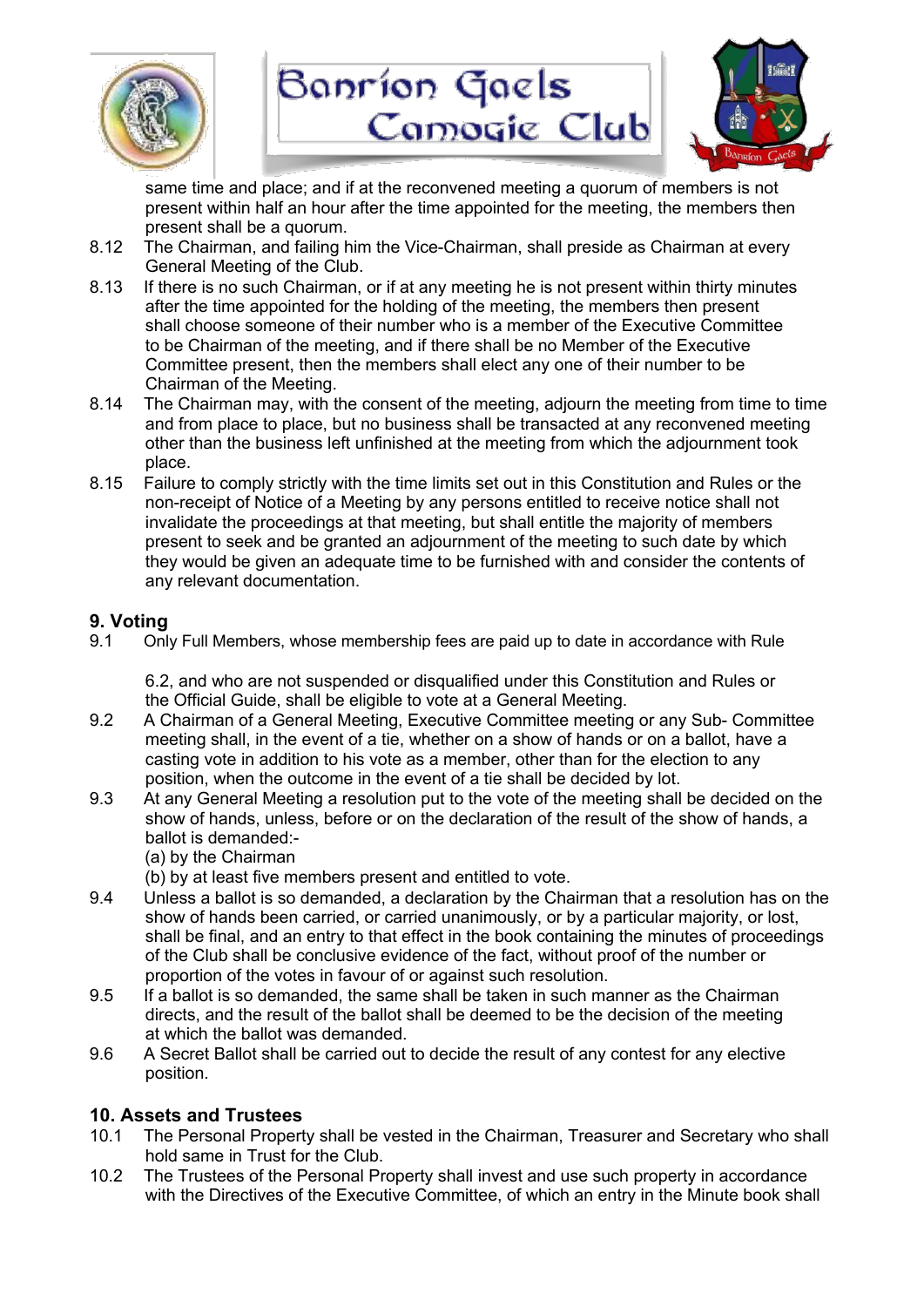





be conclusive evidence.

10.3 The Club shall indemnify and save harmless its Trustees in respect of any loss or expenses bona fide incurred by them in or about the execution of the Trust

# **11. Books and Accounts**

- 11.1 The Executive Committee shall open a Bank Account or Accounts with an approved Bank on behalf of the Club, and all cheques drawn on the said account shall be signed by the Treasurer and countersigned by one of either the Vice Treasurer or Registrar.
- 11.2 The Executive Committee shall cause proper Books of Account to be kept in respect of:- (a) All sums of money received and expended by the Club, and the matters in respect Of which such receipts and expenditures take place; and (b) All Sales and Purchases of goods by the Club; and

(c) The Assets and Liabilities of the Club.

- 11.3 The Books of Account shall be kept at such place or places as the Executive Committee shall think fit, and shall at all reasonable times be open to the inspection of the members of the Executive Committee.
- 11.4 The Executive Committee shall from time to time determine whether and to what extent and at what times and places, and under what conditions and regulations, the Accounts and Books of the Club, or any of them shall be open to the inspection of Full Members of the Club not being an Executive Committee member, and no member (not being an Executive Committee Member) shall have any right of inspection of any Account or Book or Document of the Club except as authorised by the Executive Committee.
- 11.5 A suitably qualified Person or Persons shall be appointed to check the accounts of the Club, for presentation at the Annual General Meeting.
- 11.6 The Books and Accounts of the Club shall be presented to such suitably qualified persons by the Committee in sufficient time to enable the Report of such suitably qualified persons to be available and considered at the Annual General Meeting of the Club.
- 11.7 The Financial Statements shall be approved by the Executive Committee, and signed by two of three Officers - Chairman, Secretary, Treasurer - on behalf of the Executive Committee,
- 11.8 The Executive Committee shall cause to be prepared and laid before the Annual General Meeting an Account of Income and Expenditure and a Balance Sheet made up to a date not more than six months before such meeting.
- 11.9

The Balance Sheet and Accounts of the Club shall be made available to the Revenue Commissioners, on request.

- 11.10 All Books of Account, including all documents, vouchers, statements and notes, as well as all minute books, notes of meetings, original and copy correspondence and all such documents are the property of the Club, and no person shall have any personal title to or interest in such documents to the exclusion of the Club.
- 11.11 The Club shall define the End of the Financial Year of the Club.

## **12. Income and Property**

- 12.1 No portion of the Income and Property of the Club shall be paid or transferred directly or indirectly by way of profit, dividend, bonus or otherwise howsoever to the Members of the Club.
- 12.2 No Officer shall be appointed to any Office within the Club paid by salary or fees, or receive any remuneration or other benefit in money or money's worth from the Club in respect of such Office, provided however nothing shall prevent any payment in good faith by the Club of:-
	- (a) reasonable and proper remuneration to any Member or Officer of the Club for any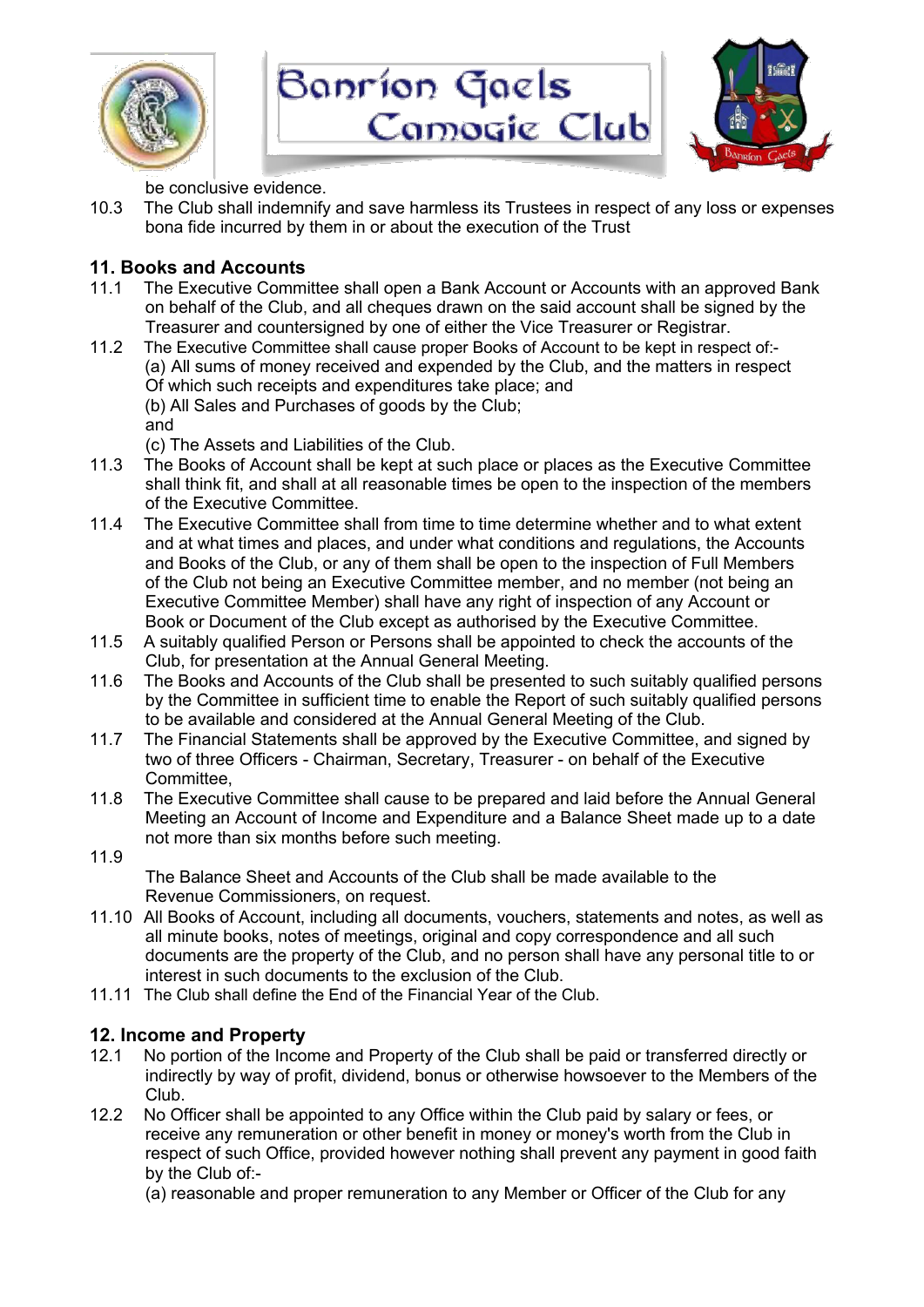





services rendered to the Club (other than as an Officer);

(b) reasonable and proper remuneration to any company of which a Member or Officer of the Club is a director or shareholder, for any services rendered to the Club; (c) interest at a rate not exceeding 5% per annum on money lent by Officers or

other Members of the Club to the Club;

(d) reasonable and proper rent for premises demised and let by Officers or other Members

of the Club (including any Officer) to the Club;

(e) reasonable and proper out of pocket expenses incurred by any Officer in connection with their attendance to any matter affecting the Club;

(f) fee's, remuneration or other benefit in money or money's worth to any Company of which an Officer may be a member, holding not more than one hundredth part of the issued capital of such Company.

## **13. Winding Up**

13.1 A resolution to Wind Up a Club shall be passed only at a General Meeting, specially summoned for the purpose of such resolution, if supported by not less than three- fourths

## of those present and entitled to vote.

- 13.2 Any decision to Wind Up a Club shall be subject to the approval of the County Committee,
- 13.3 If upon such Winding Up, there remains, after the satisfaction of all its debts and liabilities, any property whatever, the same shall not be paid or distributed amongst the members, but the Trustees shall continue to hold same in trust for the appropriate County Committee of the CAMOGIE ASSOCIATION, to be used or disposed of as such County Committee shall direct, but shall in no instance pay or distribute such property amongst Officers, Members or Employees of the Club.

## **14. Additional to and Amendments of Rules ;-**

- 14.1 Additions to and Amendments of this Constitution and Rules may be made at an Annual General Meeting or at a Special General Meeting called for that purpose, providing that the Resolution proposing same is carried by a vote of two-thirds of the members present and voting, that same do not conflict with the Official Guide, and that prior approval has been given by the County Committee for the change.
- 14.2 Members wishing to propose Additions to or Amendments of this Constitution and Rules must send notice of the proposed Additions or Amendments in writing to the Secretary not later than twenty one days before the Annual General Meeting, or Special General Meeting as provided by Rule 8.5.2 hereof.
- 14.3 Where appropriate, no Addition or Amendments shall be made to or in the provisions of the Main Object(s) (3), Income and Property (12) and the Winding- Up Clauses (13) in this Constitution and Rules for the time being in force, unless the same shall have been previously approved, in writing, by the Revenue Commissioners.

## **15. Compliance with Provisions of Official Guide**

This Constitution and Rules shall be read in conjunction with and subject to the Official Guide.

## **16. Interpretation of Club Constitution and Rules.**

16.1 The Executive Committee shall be the sole authority for the Interpretation of this Club Constitution and Rules (with the exception of Rules 5.11.1, 5.11.2 and 5.11.3) and ofany byelaws and regulations made herein; and the decision of the Executive Committee upon any question of interpretation, or upon any matter affecting the Club and not provided for, shall be final and binding on the members, subject to appeal to the Management